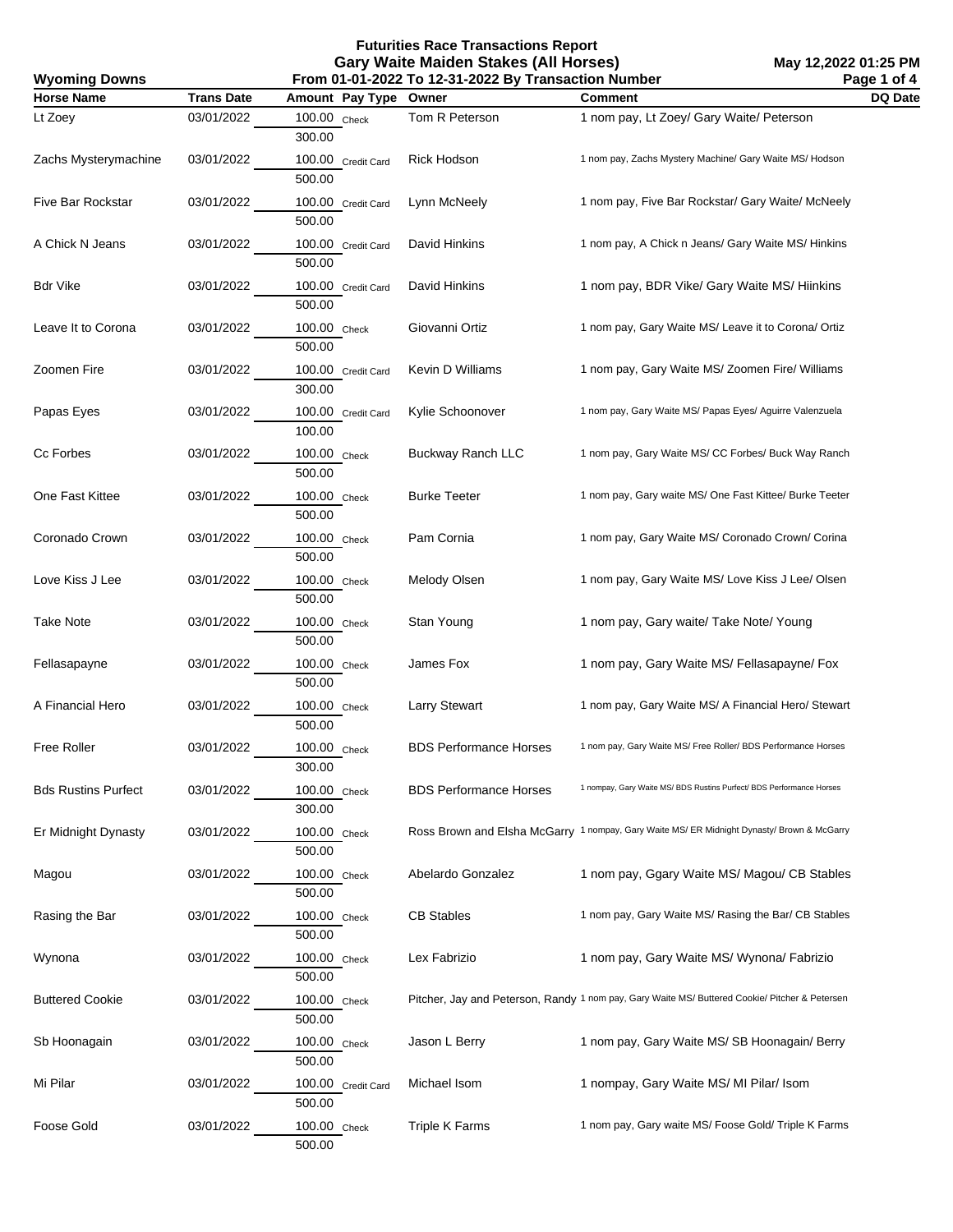**Futurities Race Transactions Report Gary Waite Maiden Stakes (All Horses)**

| <b>Wyoming Downs</b> | Page 2 of 4<br>From 01-01-2022 To 12-31-2022 By Transaction Number |                                                    |                                                    |                                                                                                                                                                     |         |
|----------------------|--------------------------------------------------------------------|----------------------------------------------------|----------------------------------------------------|---------------------------------------------------------------------------------------------------------------------------------------------------------------------|---------|
| <b>Horse Name</b>    | <b>Trans Date</b>                                                  | Amount Pay Type Owner                              |                                                    | Comment                                                                                                                                                             | DQ Date |
| Legyndary            | 03/01/2022                                                         | 100.00 Check<br>500.00                             | Uriel Dominguez Sr                                 | 1 nom pay, Gary Waite MS/ Legyndary/Dominguez                                                                                                                       |         |
| Train E              | 03/01/2022                                                         | 100.00 Check<br>500.00                             | Uriel Dominguez                                    | 1 nom pay, Gary Waite MS/ Train e/ Dominguez                                                                                                                        |         |
| Jkh Brother Jim      | 03/01/2022                                                         | 100.00 Credit Card<br>500.00                       | John A Happenny                                    | 1 nom pay, Gary Waite MS/ JKH Brother Jim/ Happenny                                                                                                                 |         |
| Buzio                | 03/01/2022                                                         | 100.00 Credit Card<br>300.00                       | Casey Sherman                                      | 1 nom pay /Gary waite MS/ Buzio/ Sherman                                                                                                                            |         |
| Lawless Times        | 03/01/2022                                                         | 100.00 Check<br>500.00                             | Jay A McKee                                        | 1 nom pay, Gary Waite MS/ Lawless times/ McKee                                                                                                                      |         |
| Lt Zoey              | 04/01/2022                                                         | 200.00 Check<br>300.00                             | Tom R Peterson                                     | 2 nom pay, Gary Waite MS/Lt Zoey/ Peterson                                                                                                                          |         |
| Badazing Badazoom    | 03/01/2022                                                         | 100.00 Credit Card<br>500.00                       | Octavio Villarreal                                 | 1 nom pay, Gary waite MS/ Badazing Badazoom/ Villarreal                                                                                                             |         |
| Fly to the Beach     | 03/01/2022                                                         | 100.00 Credit Card<br>500.00                       | Francisco Acala                                    | 1 nom pay, Gary waite MS/ Fly to the Beach/ Acala                                                                                                                   |         |
| Jess Bein Famous     | 03/01/2022<br>04/01/2022                                           | 100.00 Check<br>200.00 Check<br>300.00             | Shawto Quarter Horses<br>Shawto Quarter Horses     | 1 nom pay, Gary waite Ms/ Jess Bein Famous/ Shawto Quarter Horses<br>2 nom pay, Gary waite MS/ Jess Bein Famous/ Shawto Quarter Horses                              |         |
| Too Taboo            | 03/01/2022<br>04/01/2022                                           | 200.00 Check<br>200.00 Check<br>600.00             |                                                    | David Newbold & Brent Farley 1 nom pay, Gary waite/ too taboo/ Newbold & Farley<br>David Newbold & Brent Farley 2 nom pay, Gary Wait/ too Taboo/ Newbold and Farley |         |
| Rasing the Bar       | 04/01/2022                                                         | 200.00 Check<br>500.00                             | <b>CB Stables</b>                                  | 2 nom pay, Gary waite/ raising the Bar/ CB Stables                                                                                                                  |         |
| Magou                | 04/01/2022                                                         | 200.00 Check<br>500.00                             | Abelardo Gonzalez                                  | 2 nom pay, Gary Waite/ Magou/ CB Stables                                                                                                                            |         |
| Crash My Partee      | 03/01/2022<br>04/01/2022                                           | 100.00 Credit Card<br>200.00 Credit Card<br>300.00 | Wyoming fast horses IIc<br>Wyoming fast horses IIc | 1 nompay, Gary waite/ Crash My Partee/ Wyoming Fast Horses<br>2 nom pay, Gary waite/ Crash My Partee/ Alison                                                        |         |
| Wynona               | 04/01/2022                                                         | 200.00 Check<br>500.00                             | Lex Fabrizio                                       | 2 nom pay, Gary Waite MS/ Wynona/ Fabrizio                                                                                                                          |         |
| Sb Hoonagain         | 05/02/2022<br>05/02/2022                                           | 200.00 Check<br>200.00 Check<br>500.00             | Jason L Berry<br>Jason L Berry                     | 2 nom pay, Gary Waite MS/ SB Hoonagain/ Berry<br>3 nom pay, Gary Waite Ms/ SB Hoonigan/ Berry                                                                       |         |
| Love Kiss J Lee      | 04/01/2022                                                         | 200.00 Check<br>500.00                             | Melody Olsen                                       | 2 nom pay, Gary Waite MS/Love Kiss J Lee/ Vantassell                                                                                                                |         |
| Er Midnight Dynasty  | 04/01/2022                                                         | 200.00 Check<br>500.00                             |                                                    | Ross Brown and Elsha McGarry 2 nom pay, Gary Waite MS/ ER Midnight Dynasty/ Brown McGarry                                                                           |         |
| Coronado Crown       | 04/01/2022                                                         | 200.00 Check<br>500.00                             | Pam Cornia                                         | 2 nom pay, Gary waite MS/ Coronado Crown/ Corina                                                                                                                    |         |
| Zoomen Fire          | 04/01/2022                                                         | 200.00 Credit Card<br>300.00                       | <b>Kevin D Williams</b>                            | 2 nom pay, Gary waite MS/Zoomen Fire/ Williams                                                                                                                      |         |
| Leave It to Corona   | 04/01/2022                                                         | 200.00 Check<br>500.00                             | Giovanni Ortiz                                     | 2 nom pay, Gary Waite MS/ Leave it to Corona/ Ortiz                                                                                                                 |         |
| Jess Glock           | 03/01/2022<br>04/01/2022                                           | 200.00 Credit Card<br>200.00 Credit Card<br>600.00 | Luis Raul Caballero<br>Luis Raul Caballero         | 1 nom pay, Gary Waite Ms/ Jess Glock/ Caballero<br>2 nom pay, Gary Waite MS/ Jess Glock/ Caballero                                                                  |         |
| Azoom Flash          | 03/01/2022<br>04/01/2022                                           | 200.00 Credit Card<br>200.00 Credit Card<br>600.00 | Luis Raul Caballero<br>Luis Raul Caballero         | 1 nom pay, Gary Waite MS/ Azoom Flash/ Caballero<br>2 nom pay, Gary Waite MS/ Azoom Flash/ Caballero                                                                |         |
| Dark Move            | 03/01/2022<br>04/01/2022                                           | 200.00 Credit Card<br>200.00 Credit Card<br>600.00 | Luis Raul Caballero<br>Luis Raul Caballero         | 1 nom pay, Gary Waite MS/ Dark Move/ Caballero<br>2 nom pay, Gary Waite MS/ Dark Move/ Caballero                                                                    |         |
| Sb Tophand           | 03/01/2022                                                         | 100.00 Check                                       | Wayne Lyle                                         | 1 nom pay, Gary Waite MS/SB Tophand/Lyle                                                                                                                            |         |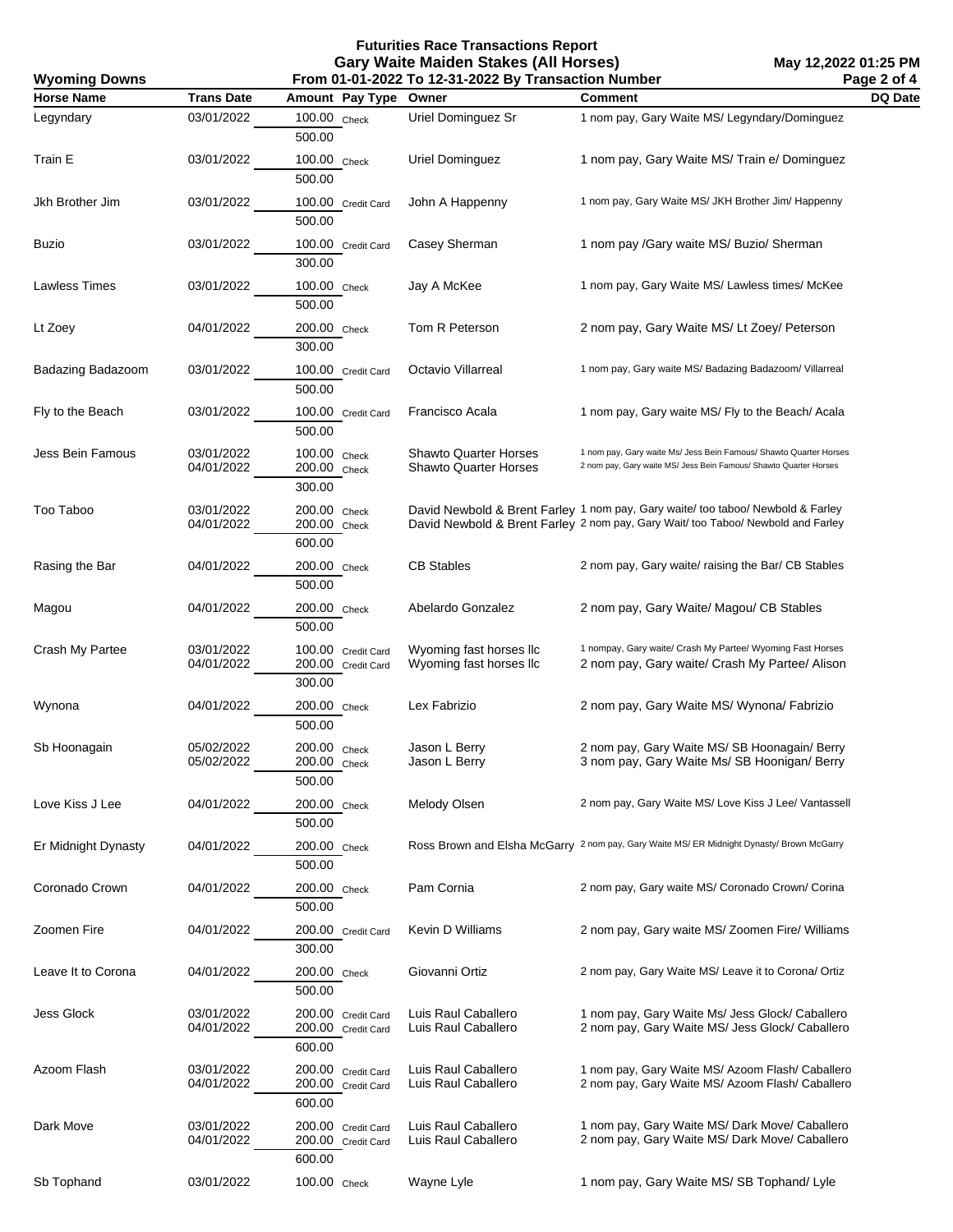**Futurities Race Transactions Report Gary Waite Maiden Stakes (All Horses) From 01-01-2022 To 12-31-2022 By Transaction Number**

**Wyoming Downs**

| Horse Name                 | <b>Trans Date</b>        | Amount Pay Type Owner                              |                                            | <b>Comment</b>                                                                                                                                                                                  | DQ Date |
|----------------------------|--------------------------|----------------------------------------------------|--------------------------------------------|-------------------------------------------------------------------------------------------------------------------------------------------------------------------------------------------------|---------|
|                            | 04/01/2022<br>05/02/2022 | 200.00 Check<br>200.00 Check<br>500.00             | Wayne Lyle<br>Wayne Lyle                   | 2 nom pay, Gary waite MS/SB Tophand/Lyle<br>3 nom pay, Gary waite MS/SB Tophand/Lyle                                                                                                            |         |
| Love Kiss J Lee            | 05/02/2022               | 200.00 Check<br>500.00                             | Melody Olsen                               | 3 nom pay, Gary Waite MS/ Love Kiss J Lee/ Olsen                                                                                                                                                |         |
| Coronado Crown             | 05/02/2022               | 200.00 Check<br>500.00                             | Pam Cornia                                 | 3 nom pay, Gary Waite MS/ Coronado Cown/ Corina                                                                                                                                                 |         |
| A Financial Hero           | 04/01/2022               | 200.00 Check<br>500.00                             | <b>Larry Stewart</b>                       | 2 nom pay, Gary Waite MS/ Stewart                                                                                                                                                               |         |
| <b>Free Roller</b>         | 04/01/2022               | 200.00 Check<br>300.00                             | <b>BDS Performance Horses</b>              | 2 nom pay, Gary Waite MS/ Free Roller/ BDS Performance Horses                                                                                                                                   |         |
| <b>Bds Rustins Purfect</b> | 04/01/2022               | 200.00 Check<br>300.00                             | <b>BDS Performance Horses</b>              | 2 nom pay, Gary waite MS/ bds Rustins Purfect/ BDS Performance                                                                                                                                  |         |
| Secrets Hs Jess            | 03/01/2022<br>04/01/2022 | 200.00 Credit Card<br>200.00 Credit Card<br>400.00 | Pedro Mena<br>Pedro Mena                   | 1 nom pay, Gary Waite MS/ Secrets HS Jess/ Mena<br>2 nom pay, Gary Waite MS/ Secrets HS Jess/ Mena                                                                                              |         |
| Malena                     | 03/01/2022<br>04/01/2022 | 200.00 Credit Card<br>200.00 Credit Card<br>400.00 | Pedro Mena<br>Pedro Mena                   | 1 nom pay, Gary Waite MS/ Malena/ Mena<br>2 nom pay, Gary waite MS/ Malena/ Mena                                                                                                                |         |
| The Streakin Turbo         | 03/01/2022               | 100.00 Cashier Check Darin Bare<br>100.00          |                                            | 1 nom pay, Gary Waite MS/ The Streakin Turbo/ Bare                                                                                                                                              |         |
| Fellasapayne               | 04/01/2022               | 200.00 Check<br>500.00                             | James Fox                                  | 2 nom pay, Gary Waite MS/ Fellas A Payne/ Fox                                                                                                                                                   |         |
| <b>Take Note</b>           | 04/01/2022               | 200.00 Check<br>500.00                             | Stan Young                                 | 2 nom pay, Gary Waite / Take Note/ Young                                                                                                                                                        |         |
| Train E                    | 04/01/2022               | 200.00 Check<br>500.00                             | Uriel Dominguez                            | 2 nom pay, Gary Waite/ Train E/ Dominguez                                                                                                                                                       |         |
| Legyndary                  | 04/01/2022               | 200.00 Check<br>500.00                             | Uriel Dominguez Sr                         | 2 nom pay, Gary waite/ Legyndary/ Dominguez                                                                                                                                                     |         |
| Foose Gold                 | 04/01/2022               | 200.00 Check<br>500.00                             | <b>Triple K Farms</b>                      | 2 nom pay, Gary Waite Ms/ Foose Gold/ Triple K Farms                                                                                                                                            |         |
| A Chick N Jeans            | 04/01/2022<br>05/02/2022 | 200.00 Credit Card<br>200.00 Credit Card<br>500.00 | David Hinkins<br>David Hinkins             | 2 nom pay, Gary waite/ A chick n Jeans/ Hinkins<br>3 nom pay, Gary Waite/ A Chick n Jeans/ Hinkins                                                                                              |         |
| Bdr Vike                   | 04/01/2022<br>05/02/2022 | 200.00 Credit Card<br>200.00 Credit Card<br>500.00 | David Hinkins<br>David Hinkins             | 2 nom pay, Gary Waite/ BDR Vike/ Hinkins<br>3 nom pay, Gary waite/ BDR Vike/ Hinkins                                                                                                            |         |
| Zachs Mysterymachine       | 04/01/2022               | 200.00 Cash<br>500.00                              | Rick Hodson                                | 2 nom pay, Gary Waite / Zach's Mystery Machine/ Hodson                                                                                                                                          |         |
| Leave It to Corona         | 05/02/2022               | 200.00 Check<br>500.00                             | Giovanni Ortiz                             | 3 nom pay, Gary Waite MS/ Leave it to Corona/ Ortiz                                                                                                                                             |         |
| Fellasapayne               | 05/02/2022               | 200.00 Credit Card<br>500.00                       | James Fox                                  | 3 nom pay, Gary Waite MS/ Fellaspayne/ Fox                                                                                                                                                      |         |
| One Fast Kittee            | 04/01/2022<br>05/02/2022 | 200.00 Credit Card<br>200.00 Credit Card<br>500.00 | <b>Burke Teeter</b><br><b>Burke Teeter</b> | 2 nom pay/ Gary Waite/ One Fast Kittee/ Teeter<br>3 nom pay/ Gary Waite MS / One Fast Kittee/ Teeter                                                                                            |         |
| Wynona                     | 05/02/2022               | 200.00 Credit Card<br>500.00                       | Lex Fabrizio                               | 3 nom pay/ Gary Waite MS/ Wynona/ Fabrizio                                                                                                                                                      |         |
| <b>Buttered Cookie</b>     | 04/01/2022<br>05/02/2022 | 200.00 Check<br>200.00 Check<br>500.00             |                                            | Pitcher, Jay and Peterson, Randy 2 nom pay/ Gary Waite MS/ Buttered Cookie/ Pitcher & Peterson<br>Pitcher, Jay and Peterson, Randy 3 nom pay Gary Waite MS/ Buttered Cookie/ Pitcher & Peterson |         |
| Rasing the Bar             | 05/02/2022               | 200.00 Check<br>500.00                             | <b>CB Stables</b>                          | 3 nom pay/ Gary Waite MS/ Raising the Bar/ CB stables                                                                                                                                           |         |